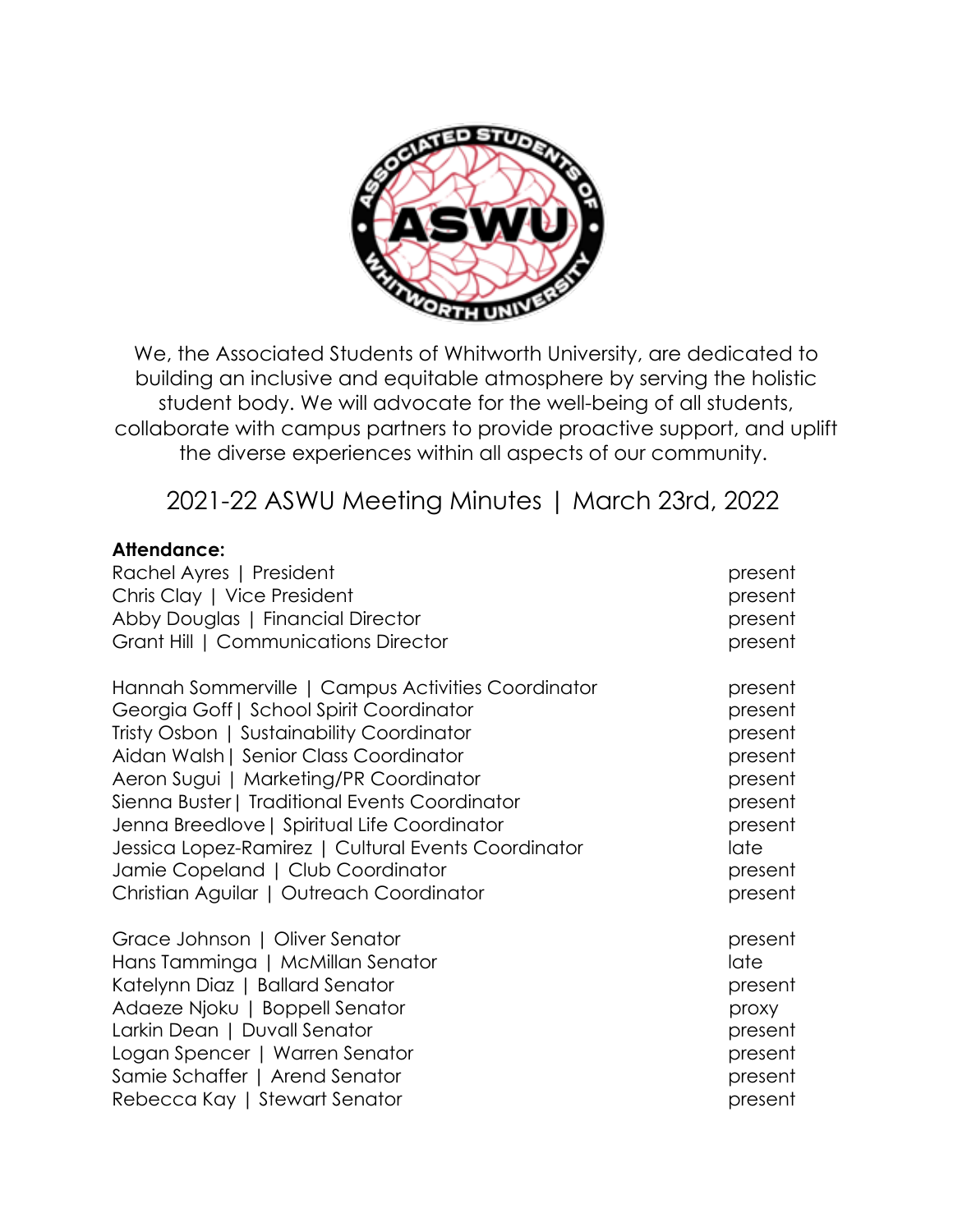Kyle Marquez | Baldwin-Jenkins Senator present present Reeshika Sharma | Off-Campus Senator present Michael Lie | International Student Senator **present** Payton Wyatt | Neighborhood Senator **present** present

Munya Fashu-Kanu | Off Campus Rep late late late Marie Fenske | Off Campus Rep present Courtney Cossette | Off Campus Rep present Jamie Furr | Off Campus Rep present Makayla Pugmire | Off Campus Rep present Michelle Lie | Incoming Student Rep present Elisa Vigil | Incoming Student Rep late late late late Hannah Loesch | Village Rep present present present

Meeting brought to order at 1700.

Mission statement read by Christian.

## *Motion to Approve Minutes*

Moved by Larkin, Seconded by Rebecca

Discussion: None

In favor: 17 | Opposed: 0 | Abstaining 0 Motion passes

#### **Club Coordinator Updates**

Jamie C: Today we have En Christo and Alzheimer's Awareness for club updates.

 $\_$  , and the set of the set of the set of the set of the set of the set of the set of the set of the set of the set of the set of the set of the set of the set of the set of the set of the set of the set of the set of th

 $\_$  , and the set of the set of the set of the set of the set of the set of the set of the set of the set of the set of the set of the set of the set of the set of the set of the set of the set of the set of the set of th

 $\_$  , and the set of the set of the set of the set of the set of the set of the set of the set of the set of the set of the set of the set of the set of the set of the set of the set of the set of the set of the set of th

• Generation Action

Emily: Hi, I'm Emily the president of generation action. For all who don't know, we have the sex events. Otherwise we are healthcare advocates for reproductive rights. The events we did last year mostly had the word sex. Sex trivia, sex in the dark, sex jeopardy. We had menstrual products drives that went well. We have pop up workshops with condoms and we have been tabling lately for more involvement. Some events for spring are partnering with EAC for free period products that will be handed out in the loop, and we doubled our budget from a grant from planned parenthood. We are excited about that. We are planning an event called take back the night, a sexual assault awareness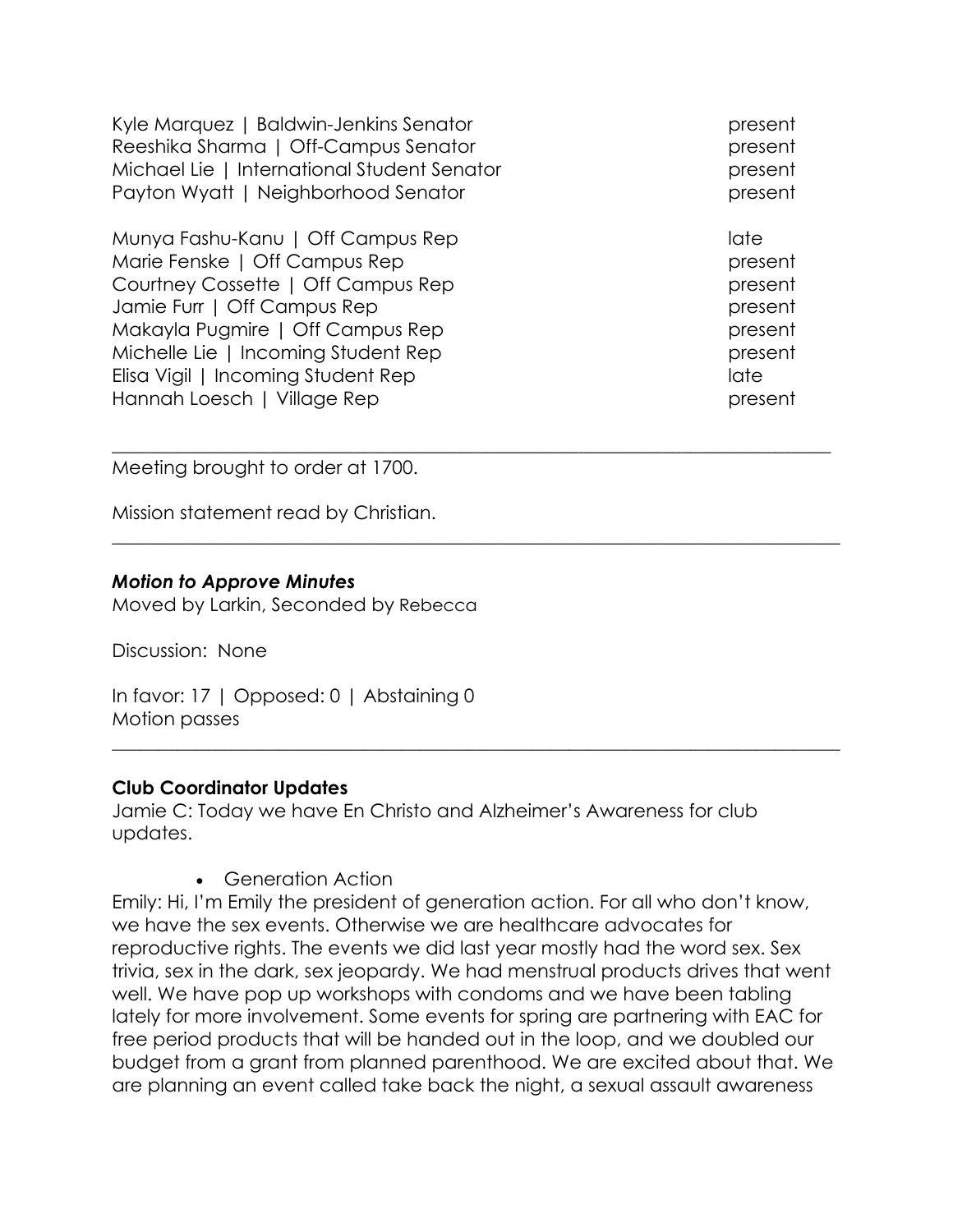night with a keynote and community fair from Spokane organizations, and a march afterwards. Our contact is on the screen.

Chris: What has been your most attended event so far?

Emily: We had higher numbers at sex in the dark. We had 80 people who came through and most stayed the whole time and that is cool and exciting.

Makayla: Do you have coming goals now that events are becoming more popular? More group engagement?

Emily: For the last couple years we have had club meetings seldom because of no engagement. We were focused on events. I think we are bringing back regularly scheduled meetings for engagement and now we are doing officer recruitment.

• Super Smash Bros.

Video played in chambers: https://www.youtube.com/watch?v=K\_2SsYJtcrI

Jamie: They just started back up. Clubs have two semesters before coming inactive if they don't recharter. He had to resubmit a constitution, so they restarted a few weeks ago and it's just Kaelan. If you have people interested contact him and senators, put it in your newsletters.

Abby: Go follow that Instagram right now

• Speaker Request: Sophia Chakalo

Esther: Hi I'm Esther the vice president of minorities in STEM. We are having an event on April 7<sup>th</sup> from 7-8 in ROB. She is a guest speaker and is a medical student at UW and her and three others are coming to a panel event. She and other students are form multiple backgrounds as far as ethnic minorities and socioeconomic status. Some are considered to take the nontraditional path to med school which is not talked about a lot here. We are hoping the panel will help Whitworth students interested in premed to have a wider perspective and hear other people's journeys.

Chris: Are the questions predetermined?

Esther: We are having it be presentation style at first and they will be presenting on their journeys and obstacles and then having a q/a afterwards. Hopefully there is enough engagement that we won't have to have prepared questions, but we will have that in case.

# *Motion to Approve Sophia Chakalo Speaker for Minorities in STEM*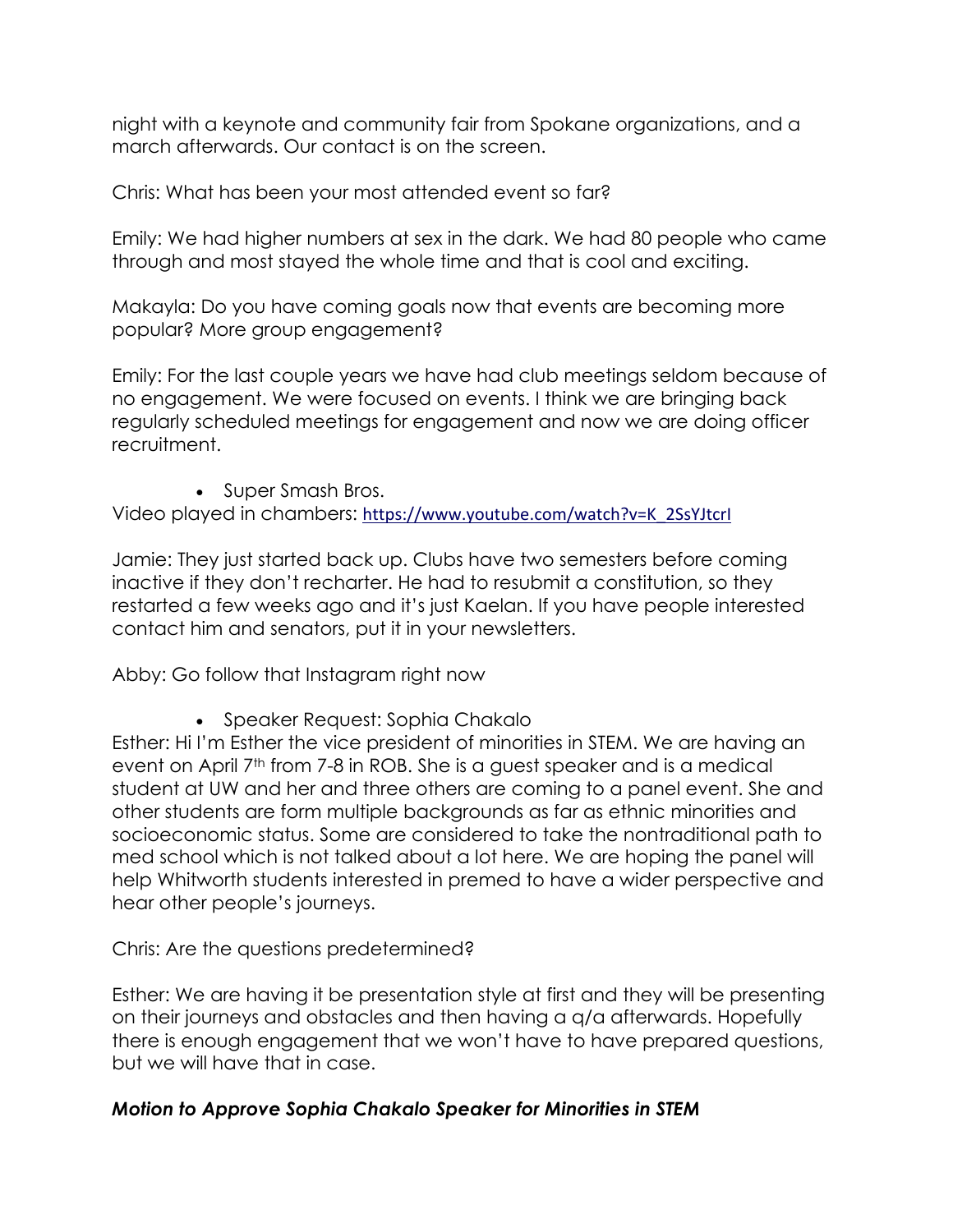Moved by Makayla, Seconded by Larkin

Discussion:

Makayla: This sounds like an awesome event. Panels are great for students to visualize themselves further down their path. It is more relatable to talk to younger people in your field or places of interest rather than people 40 years into their career and not as in touch in modern student life.

Rachel: Kudos to this club being chartered 3 weeks ago and they already have an event and speaker request.

 $\_$  , and the set of the set of the set of the set of the set of the set of the set of the set of the set of the set of the set of the set of the set of the set of the set of the set of the set of the set of the set of th

In favor: 18 | Opposed: 0 | Abstaining 0 Motion passes

# **Financial Director Updates**

Capital: \$19,090 Unallocated: \$16,450.35 Travel: \$4,780

• Budget Request Form

Abby: Totals are the same. Budget request forms for coordinators; you don't have to full them out unless you have significant changes and want more money or less money for your position next year. Deadline is April 4<sup>th</sup>.

• Requisition Deadline Reminder

Abby: There are two more for this whole year: April 5<sup>th</sup> and April 26<sup>th</sup>. The last requisition date for the whole year is April 26th. If you have events and such, put that on the calendar.

 $\_$  , and the set of the set of the set of the set of the set of the set of the set of the set of the set of the set of the set of the set of the set of the set of the set of the set of the set of the set of the set of th

# **President Updates:**

• End of Year Planning

Rachel: We are so close to spring break; we are going to make it. I hope you can rest and relax and then come back and hit it hard. The last few weeks go fast and it is a great time to celebrate and for students to gather community. Get your events on the calendar. Most of you are event people. There are only 6-ish weeks after spring break. Find the fire to work on your events and think ahead. Talk to Jason before spring break to get wheels turning and forms in and intentional planning for coming back.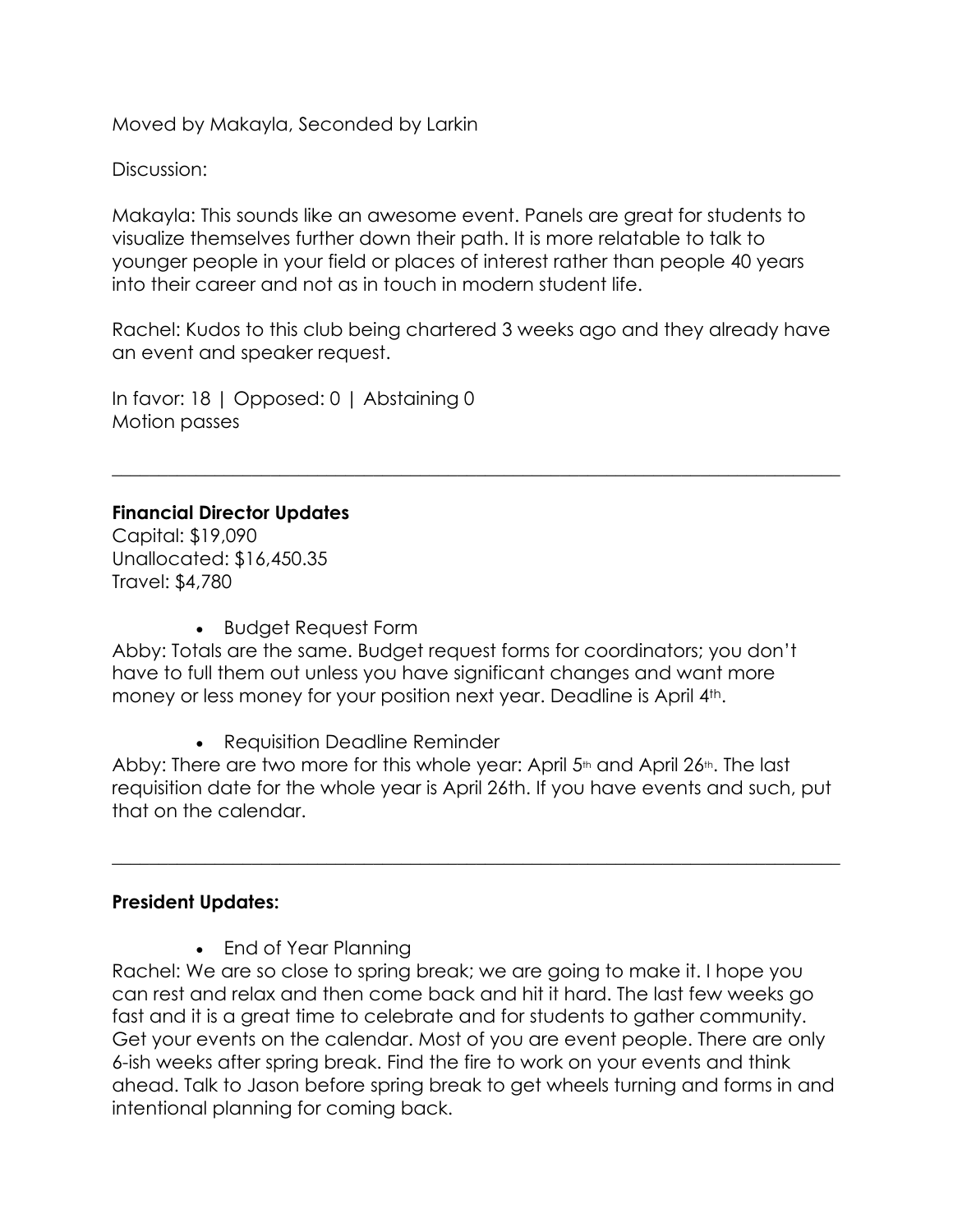# • ASWU Transition

Rachel: Elections are coming up soon and we are finishing up interviews for coordinators. We are shifting to a new team and I want you all to think critically about what information to pass onto the new people in your roles. We will have required transition meetings with your counterpart to pass on the information. The binder you received or made has information and make sure to keep track of things throughout the year and update the binder.

• Blue Poles

Rachel: Jason was in a meeting with facilities planning and they announced the two blue poles by Oliver and BMAC will be put in by mid-April. Tell your constituents.

• University Strategic Plan

Rachel: We are starting the process of our next strategic plan for the university to be launched in 2023 probably and it will be a 5-year plan. If you have been here for a while, you'll know we finished a plan called Whitworth 2021 which was a 10-year plan and it is a 5 year model this year. When we start voting for positions the vice president and president will be in these meetings and so think about what it looks like to be in these.

# Marie: What is the strategic plan?

Rachel: Whitworth evaluates its assets and resources and how they want to improve. It can be anything from student life to facilities to chapel and they are taking all of Whitworth as a whole to see how we want to improve.

Jason: Usually the strategic plan has KPIs or key performance indicators in them so that different departments or divisions in the university know that this is something are all committed to doing. In the Whitworth 2021 plan there was lots of things to make sure students had conflict resolution training with the GE330 piece. Lots of things like that are important for students to learn and creating a unified front for those things.

\_\_\_\_\_\_\_\_\_\_\_\_\_\_\_\_\_\_\_\_\_\_\_\_\_\_\_\_\_\_\_\_\_\_\_\_\_\_\_\_\_\_\_\_\_\_\_\_\_\_\_\_\_\_\_\_\_\_\_\_\_\_\_\_\_\_\_\_\_\_\_\_\_\_\_\_\_\_

# **Vice President Updates:**

• SEC Committee

Chris: Shoutout to everyone supporting me in the cafeteria yesterday. We got some people engaged and interested in elections. These are after spring break, so we are hitting the road. I need to start making the SEC committee. If you are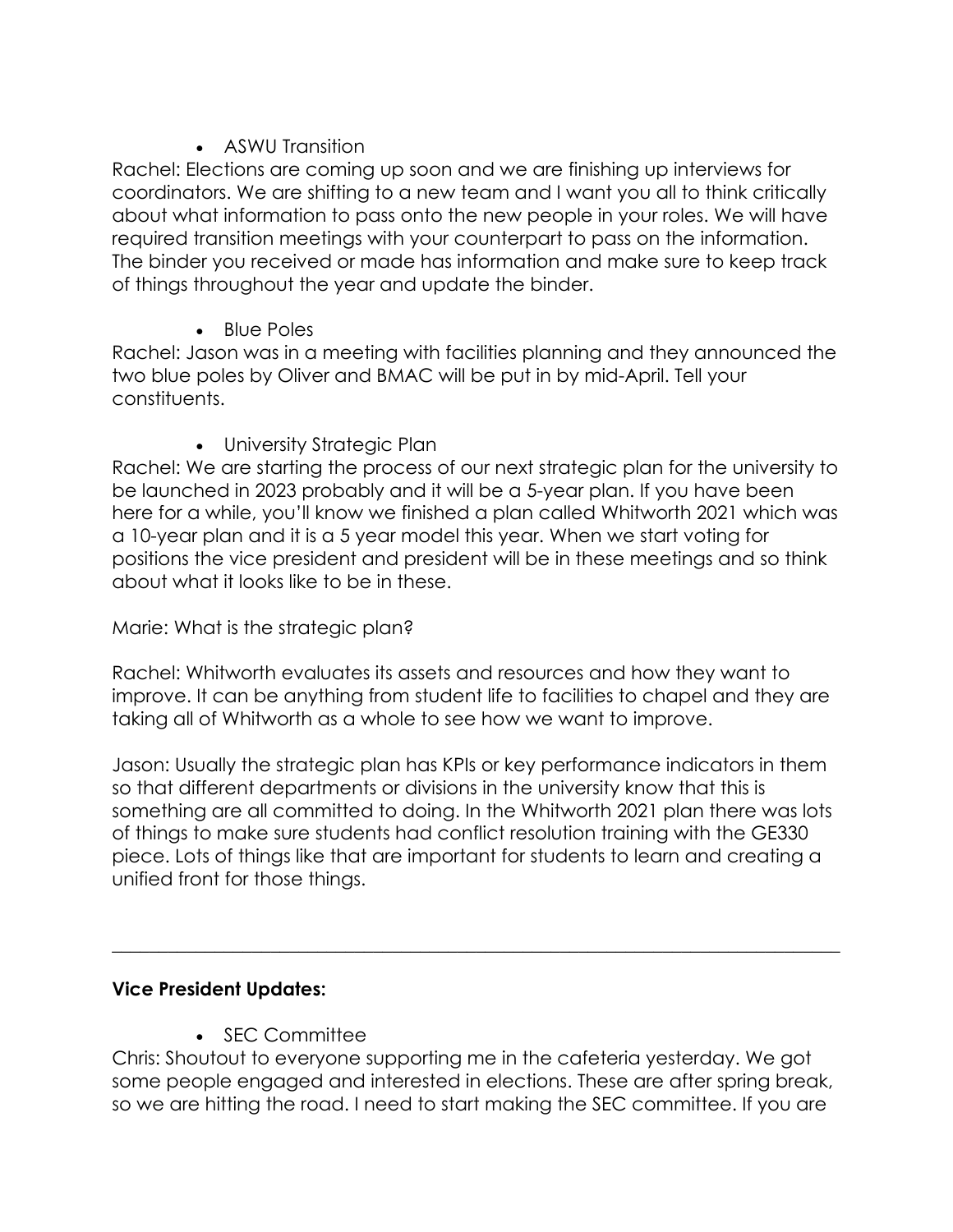interested, let me know. I have two people who are joining so I need probably 6 more people to be able to manage all the positions. The days you would meet are April 3rd and April 10<sup>th</sup> at 8pm via zoom for accessibility. It is a great opportunity so is anyone here interested? Responsibilities include overseeing elections and checking on posters and watching for campaign violations in your jurisdictions.

Grant: If you are running for a position, you cannot be in the SEC.

• Election Signups

Chris: I forgot to send Grant the link, but I will send out signups for polls. We have until April 11<sup>th</sup> until elections so there is time but look at your calendars in case I need your support. This is tabling and handing out candy on election day to support those who they want to vote for

• Exec Debates

Chris: This is where exec positions talk about what they want to do for ASWU, and the student body and we will have questions for them as well.

• Newsletters

Chris: Please send me your newsletters for approval. I need to make sure they are getting posted. Send them by Friday morning so I can send it to the print shop before the weekend.

• Meal Cards

Chris: We will provide meal cards to those, prioritized for off campus and neighborhoods, who came to the meeting today. They are for Sodexo to eat dinner with us as a team.

• Student Highlight

Chris: Jamie Gassman is our student highlight this week. Shoutout to all the support for the semester and being Boppell's proxy and helping at events and being a leader in those capacities.

Jamie G: The photo was a first day of school photo.

### $\_$  , and the set of the set of the set of the set of the set of the set of the set of the set of the set of the set of the set of the set of the set of the set of the set of the set of the set of the set of the set of th **Past Events:**

• Thrive Week

Rachel: We had 5 events and I was thankful for the amazing exec team; we pulled it off. Thanks for your support.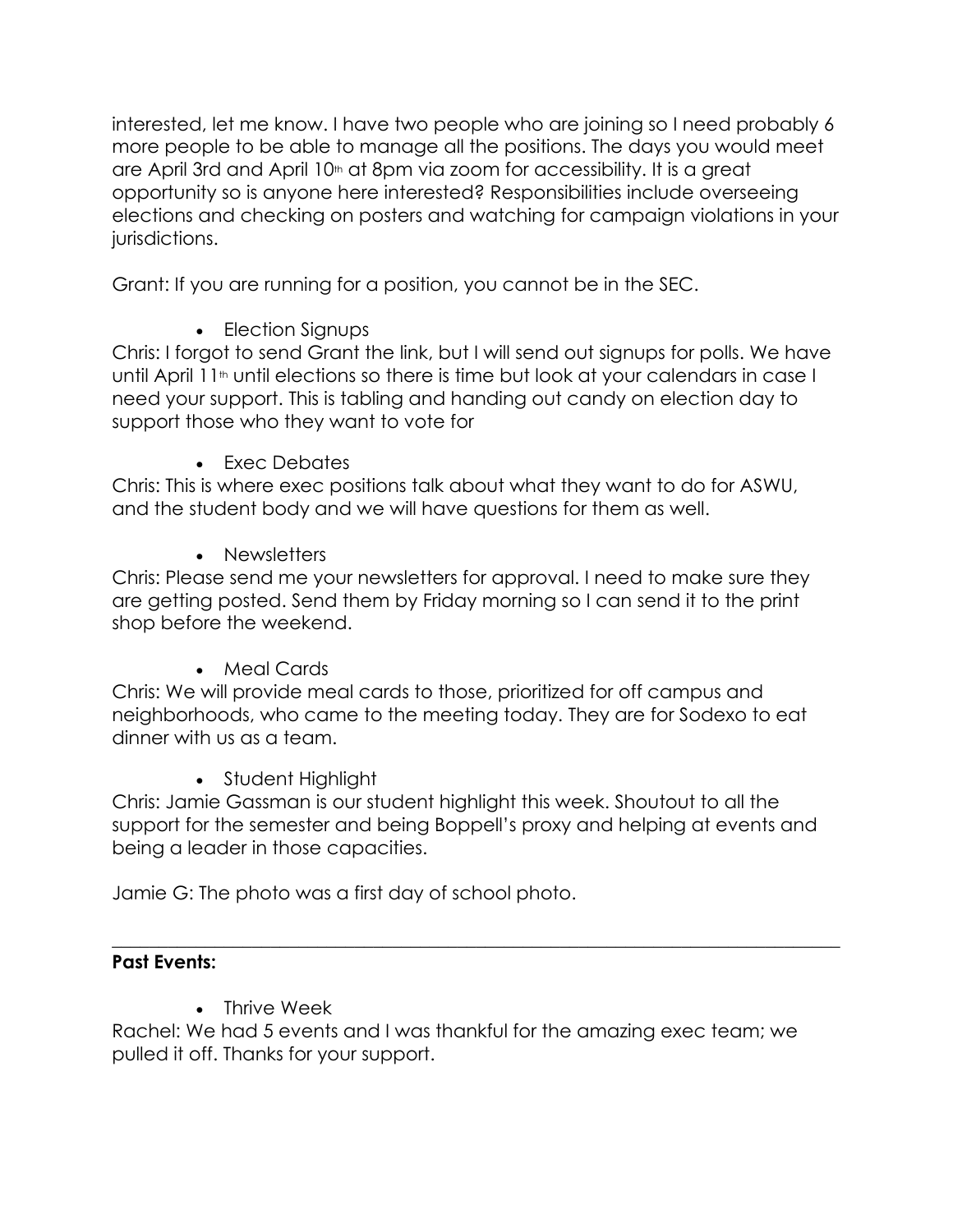Courtney: I needed to break that plate so bad, and it was perfect timing and lots of people liked it.

Larkin: Same here. I saw lots of videos from people getting their rage out and I was thankful.

Marie: Someone said it should be open 24/7.

Katelynn: I heard from my constituents that they liked the sentimental thing about writing things on the plates and then breaking them. It was stress relieving.

Makayla: Shoutout to Abby for finessing the snow cone machine when we thought it wasn't going to work.

Ibu: Last year you did a cool event with a yard sale, when is that?

Makayla: More to come about that later.

Abby: The rage room got so much attention; I would do that event first next time. They asked what else we were doing the week and I had to say it's one of the last events so just for next time.

Jamie G: I heard there should be a thrive fair on a day with snow cones and rage all at the same time.

Makayla: Lots of constituents said they couldn't go to sometimes and did others so we got more engagement with different times and events across the week.

• Cultural Crafts and Snacks

Jessica: I haven't done the math for either of my events. We had 134 people attend the event and it was fun. It was from 630-830pm, and people stayed the whole time. A group made a pinata. I still have henna on from that night. It was a lot of fun. Thank you to those who came out and helped me set up

Makayla: I went and it was great and the snacks were thought out and had a big variety. All the crafts were unique and there wasn't a single empty table. I think there was a lot of collaboration efforts and people were helping each other with the crafts. It was educational and a good event for meeting students and starting conversations with new people.

Rebecca: I went and still have some henna left but everyone had so much fun and talked a lot. There were some cliques but still lots of interactions.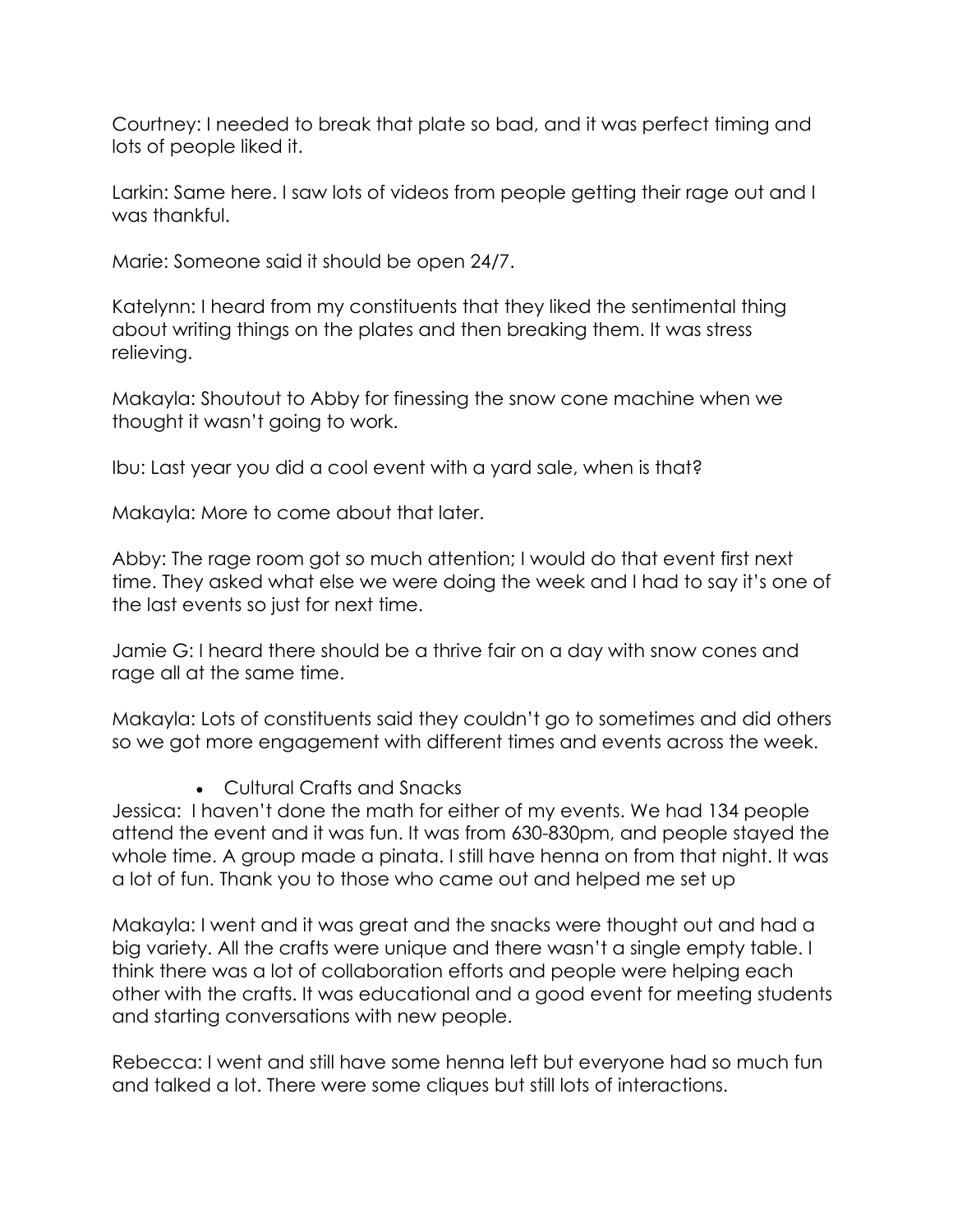# • Duvoliver Dance

Grace: The Duvoliver Dance went incredibly. Slow at first, but once people came, it was popping the rest of the night. About 250 people total, about \$1.61 a person. It went better than Oliver Twist which was a great surprise, and people had a lot of fun. I think the Pajama theme was very on theme for the mood people have been feeling.

Larkin: It felt like everyone was relaxed. It went overtime but we cleaned up around them dancing. They were sad it was ending. We hope to continue the Duvoliver events.

Logan: It was a great time. I had so much fun. I helped set up a bit and then once people rolled in it was great. I met a lot of people, and we were all dancing, and my legs were sore the next day. I was sweating.

Marie: It was great. The PJ theme was great idea. It was wholesome seeing people dance to old middle school songs.

Jamie F: The PJ theme was great, and Larkin and Grace did great.

• Women's History Month Speaker

Jessica: It was last night with two nonprofit organizations coming in. It was a mellow event with an educational aspect. We had maybe 25 people come and go. We have food leftover I will bring it in. I learned a lot; it was impactful. She went into voting history and how it impacted BIPOC and how most women suffrage wasn't supported until later on. She had a voter registration and how out of state students are impacted. I learned a lot.

 $\_$  , and the set of the set of the set of the set of the set of the set of the set of the set of the set of the set of the set of the set of the set of the set of the set of the set of the set of the set of the set of th

# **Upcoming Events:**

• BJ All-Nighter

Kyle: As the name says it is in BJ and its all night from 8pm to 8 am on April  $8<sup>th</sup>$ -9th. I have a plan for every hour for an event. It is starting with pizza and multiple tournaments. If you want to come, you can. I won't promote a lot because it is a BJ thing.

Abby: A washed up BJ exec might be there

• Springfest

Sienna: it is May 7<sup>th</sup> so please mark your calendar since you will be there. We have inflatables, food trucks, and we signed a contract with a band. We will do marketing before that week and  $2<sup>nd</sup>$  chance prom is also April 30th. The inflatables and food trucks are from 12-4pm and the concert is 6-8pm.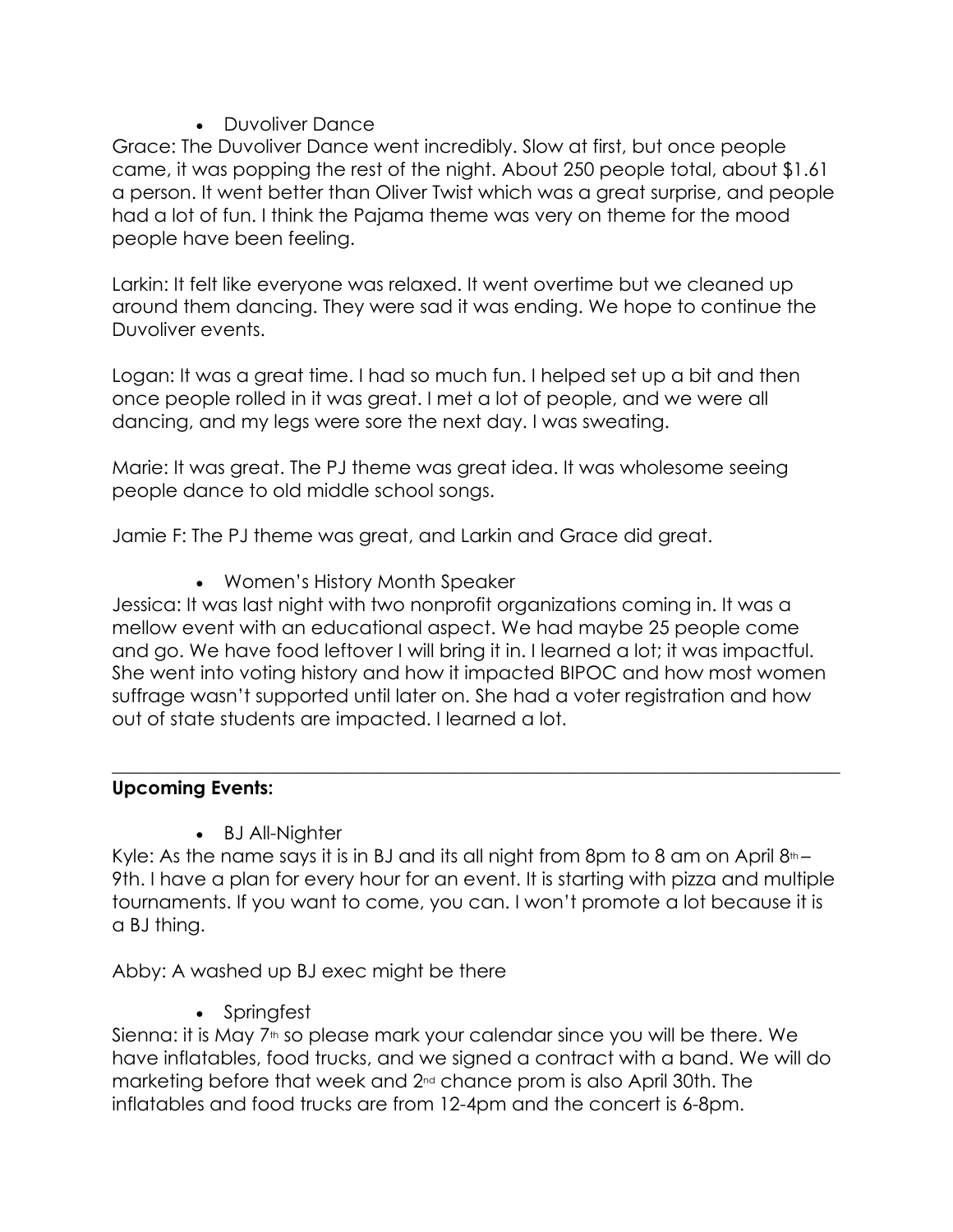## **Constituency Reports**

#### **Warren:**

Logan: We are doing well. Just kidding, it's midterms and we are ready for spring break. We are getting through it and trudging along. For the most part, I gave them a survey and they are doing moderately and some good some bad. Spring break will be restful.

\_\_\_\_\_\_\_\_\_\_\_\_\_\_\_\_\_\_\_\_\_\_\_\_\_\_\_\_\_\_\_\_\_\_\_\_\_\_\_\_\_\_\_\_\_\_\_\_\_\_\_\_\_\_\_\_\_\_\_\_\_\_\_\_\_\_\_\_\_\_\_\_\_\_\_\_

## **International Students:**

Michael: We are doing great. I have heard many plans for spring break and juniors and seniors are looking for jobs and internships and waiting to hear from interviews.

## **Neighborhoods:**

Payton: It's midterms. People are counting down days in the week. Lots of stress. Spring break is soon and besides that the dynamics are good.

## **Ballard:**

Katelynn: We are doing good. Lots of gals in my hall said they are ready for spring break but more ready for a break from school.

## **Boppell:**

Jamie G: Spring break is the main thing. They want to get through this week, but the days are long. We won the Whit Fit pizza party, so we are excited for that.

# **Duvall:**

Larkin: We are doing good. Like the rest, we are ready for spring break and midterms are hard. Lots of people are at primetimes with cool ones and it is good to see the community.

#### **Oliver:**

Grace: Oliver has been doing really great! The Duvoliver PJ Dance was an incredible hit, and I think was a really great event to build community, relieve stress, and just have a good time. My residents have been really looking forward to Spring Break, which will be a great break in between things as well. That's all I have to report on.

#### **Arend**:

Samie: The vibes are good. There is less primetime turnout with midterms. We had some fun one's last week like casino night part 2 and face masks. Looking forward to spring break.

#### **McMillan:**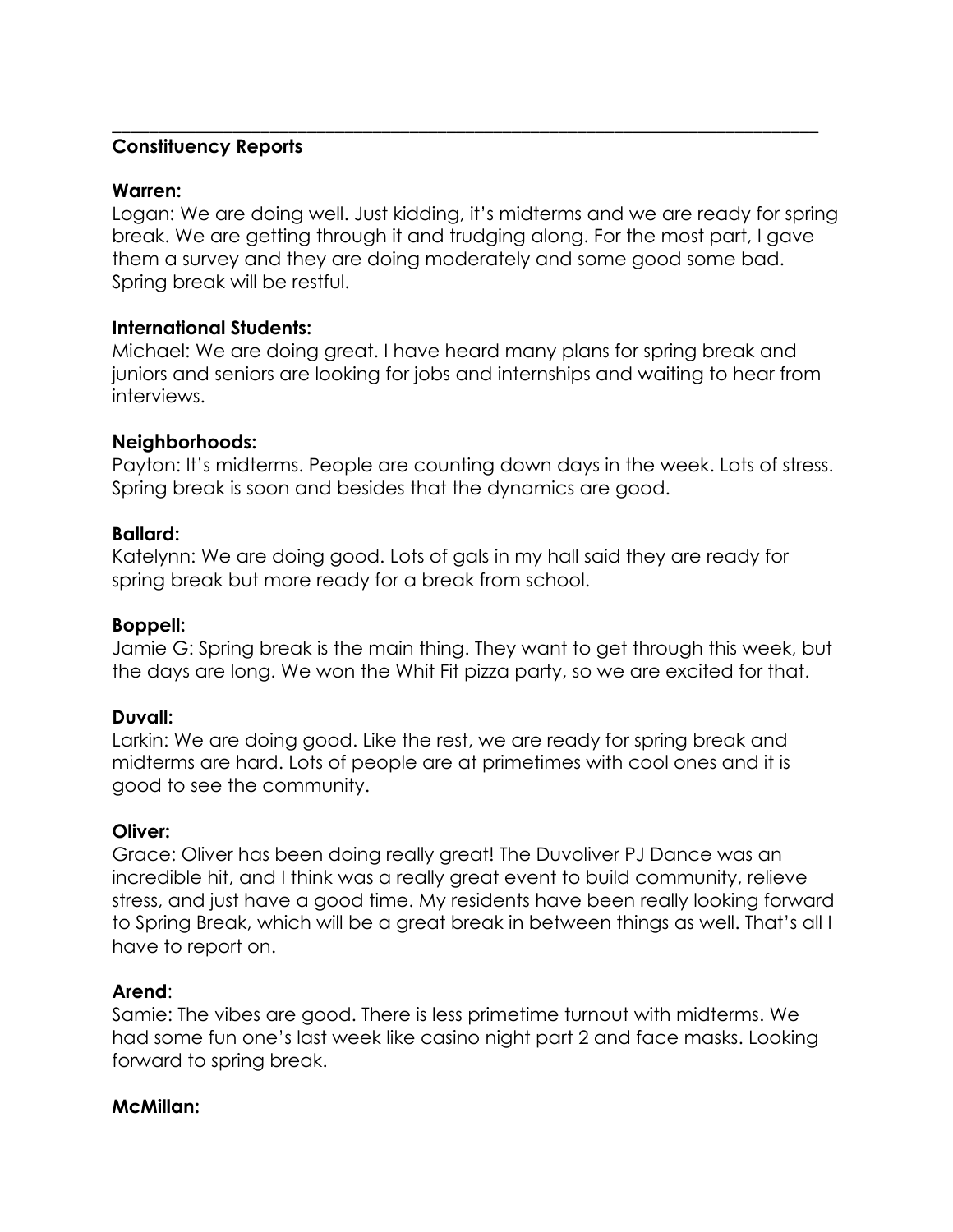Hans: We are getting by. I was gone last week so I am getting back into the swing of things. I went to late night with constituents last night. We are excited for spring break and getting out for a week and to catch up on things.

### **Stewart**:

Rebecca: We are doing alright. Our sink is moldy again. Our mental health week was last week which was great. On Sunday we had sundaes and watched inside out, and someone took our projector, so we used a tv. This is our mascot a dinosaur. Its name is Din\*\*\*\*

## **Baldwin-Jenkins**:

Kyle: Here ye, here ye, I will take a break from the spring break chatter because BJ wants to go home but you want to know who is home? Big red has returned. Our CMCs did a primetime having our constituents go and paint imitations of big red with an added twist to set the mood. We played some French music and Jacob dressed up in a little red dress. It brought much joy.

## **Incoming Student Reps**:

Michelle: We are ready for spring break, and we are waiting for leadership position decisions.

Elisa: Lots of constituents are worried right now about the state of the world and the pandemic anniversary and taxed with midterms.

# **Off Campus:**

Reeshika: We are doing good. We are ready for spring break. Newsletters are coming. We are having an off-campus event in April. You better be there.

#### **The Village:**

Hannah L: We are doing good. They are moderately okay actually. Most are excited for spring break and getting out.

# **Campus Vibes**

Rachel: Thank you for all who responded to the survey about safety sent out this week. We have 260 responses with good data. If you haven't emailed a picture of it to me, do that and I look at all of them. You could get a \$25 Amazon gift card. It closes Friday at 5pm so tell constituents to fill it out.

 $\_$  , and the set of the set of the set of the set of the set of the set of the set of the set of the set of the set of the set of the set of the set of the set of the set of the set of the set of the set of the set of th

Jason: I talked with Scott today (groans echo through chambers). We are giving you a break next week since you work hard so take it off. It's called spring break because the spring. You do not get paid.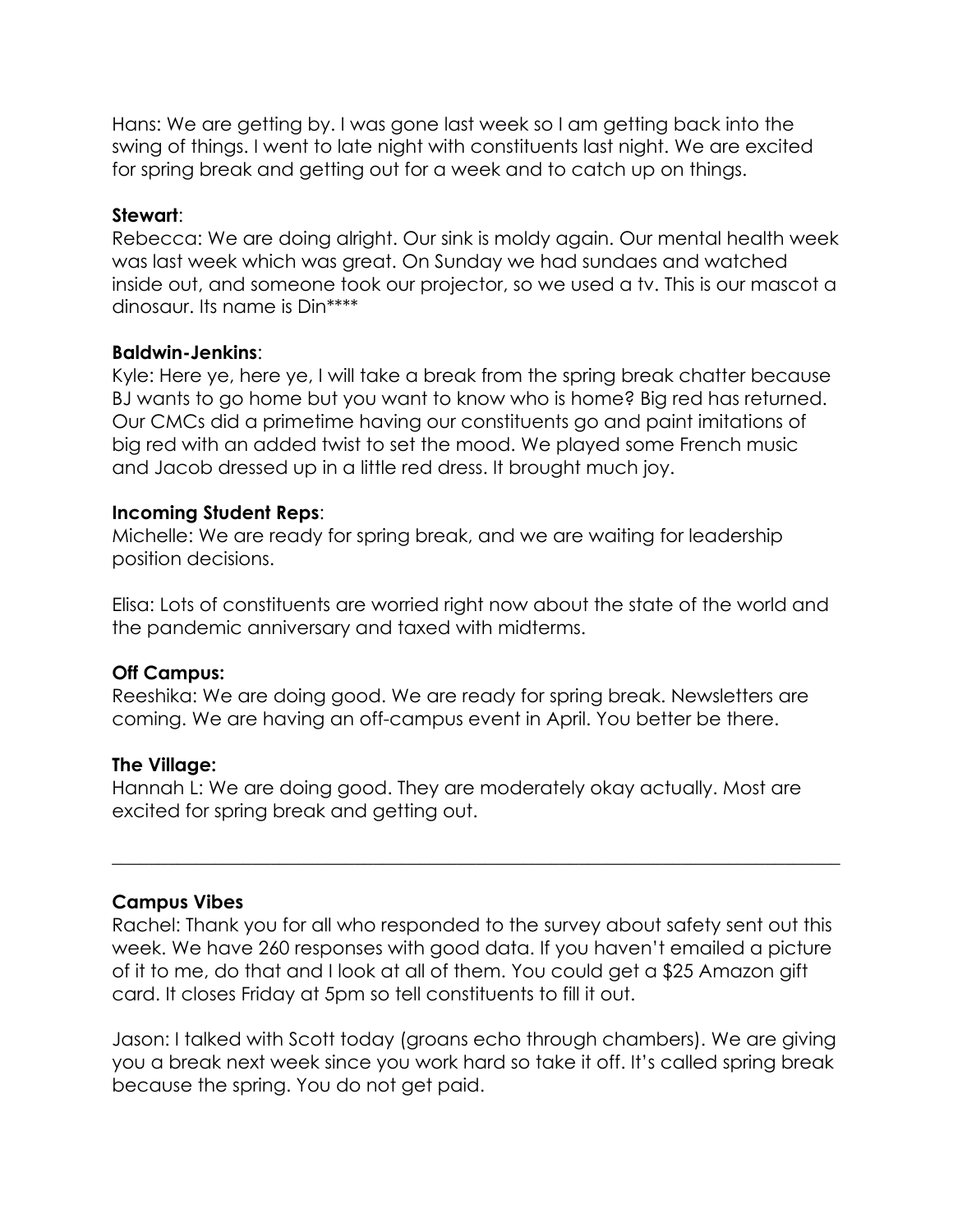Grace: On another note, Sodexo has not been the vibe recently, for me it is a rotation of turkey and pork and shepherd pie in a circle, and I don't enjoy it. I need more nutrients.

Georgia: I ate fries yesterday and Sienna was watching me. One fry was sweet, and one tasted like onions from the same batch. I was worried I was poisoned. It's a slow acting poison.

Katelynn: On the topic of Sodexo, some constituents are complaining about gluten free options because BMAC sits together at 5 every day and one gal was upset because she had to sit and wait for pizza because it was the only thing from all meals that she could eat and was frustrated because there are little options except random carb things.

Rachel: Email Megan if she hasn't or email together.

Jamie G: I have someone complaining about the lack of variety in vegetarian options and it is similar every day. The tofu is the same and it's not great from what I've heard.

Georgia: Even though Sodexo gets hate, I am grateful for the workers who are kind and sweet and we are blessed to have them.

Christina: Get on your schedule with some details, it's not set yet. Part of my job description is an ASWU service project and one thing I am looking at is on April 29<sup>th</sup> doing a peaceful valley neighborhood clean-up with Spokane city council members. It would be cool as ASWU to connect with the local government for community bettering. Hopefully more details to come but have it on your radar.

#### **Shoutouts**

Grace: Shoutout to Christian, I was at the TOT event, and he presented his club and it made me happy. Shoutout to everyone who worked the dance or came. You have things in your mailbox from Larkin and I to show appreciation.

 $\_$  , and the set of the set of the set of the set of the set of the set of the set of the set of the set of the set of the set of the set of the set of the set of the set of the set of the set of the set of the set of th

Larkin: Same things. Shoutout to everyone who helped, and Jessica asked if she could help at all. And shoutout to Jamie for setting the vibes with a unicorn onesie.

Georgia: Shoutout to the theatre department for wrapping up the musical, it was great I went twice. I am proud of them they worked hard.